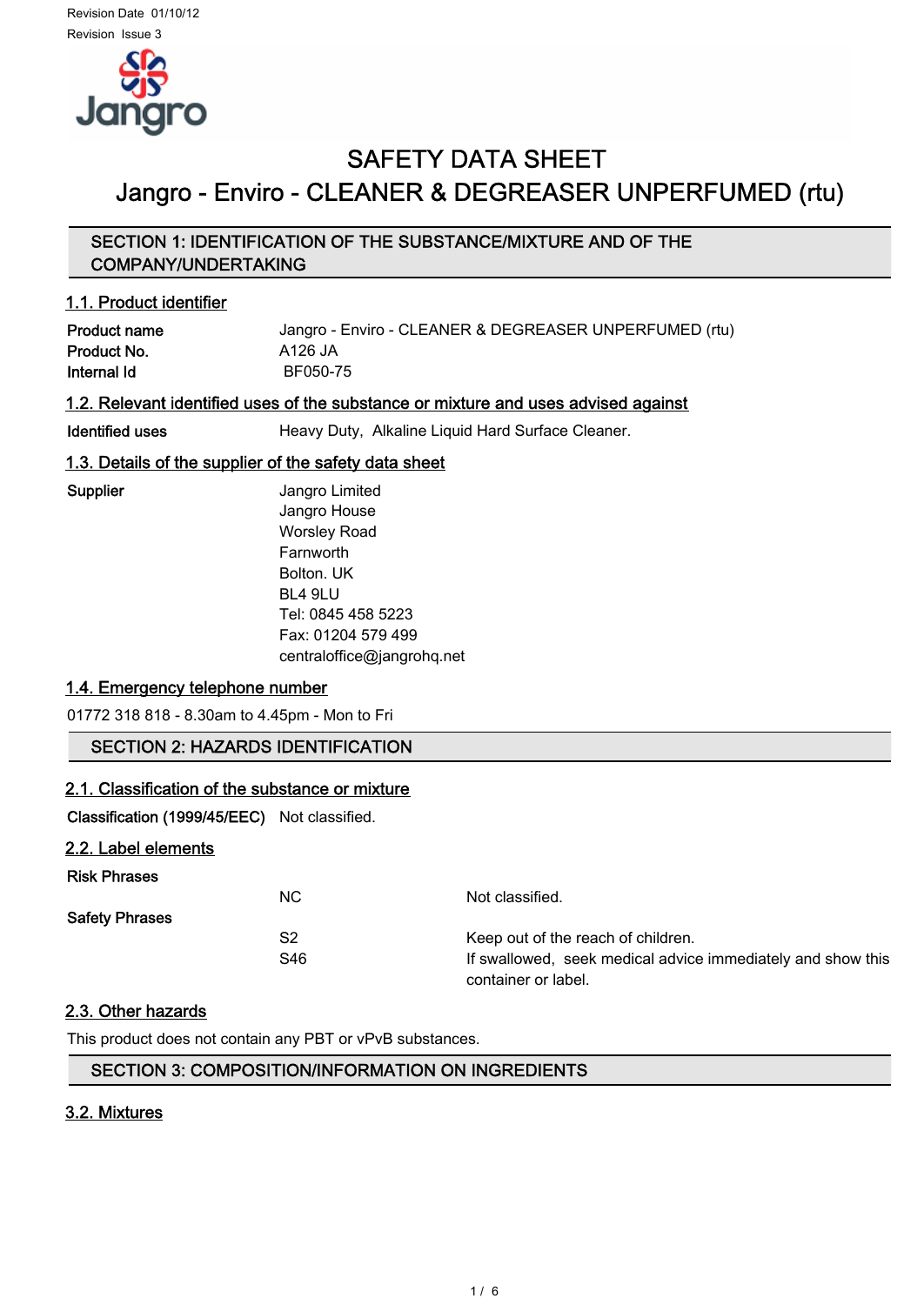| 2-BUTOXYETHANOL                                                                                                                                   |                   | $0 - 1%$                                                 |
|---------------------------------------------------------------------------------------------------------------------------------------------------|-------------------|----------------------------------------------------------|
| CAS-No.: 111-76-2                                                                                                                                 | EC No.: 203-905-0 |                                                          |
| Classification (EC 1272/2008)<br>Acute Tox. 4 - H302<br>Acute Tox. 4 - H312<br>Acute Tox. 4 - H332<br>Skin Irrit. 2 - H315<br>Eye Irrit. 2 - H319 |                   | Classification (67/548/EEC)<br>Xn;R20/21/22<br>Xi;R36/38 |
| <b>SODIUM HYDROXIDE</b>                                                                                                                           |                   | $0 - 1%$                                                 |
| CAS-No.: 1310-73-2                                                                                                                                | EC No.: 215-185-5 | Registration Number: 01-2119457892-27-xxxx               |
| Classification (EC 1272/2008)<br>Skin Corr. 1A - H314                                                                                             |                   | Classification (67/548/EEC)<br>C;R35                     |
| The Full Text for all R-Phrases and Hazard Statements are Displayed in Section 16.                                                                |                   |                                                          |

#### Composition Comments

The ingredients are present in non-hazardous concentrations.

#### SECTION 4: FIRST AID MEASURES

#### 4.1. Description of first aid measures

#### Inhalation

Not relevant Unlikely route of exposure as the product does not contain volatile substances. In case of inhalation of spray mist: Move person into fresh air and keep at rest.

#### Ingestion

DO NOT INDUCE VOMITING! Drink a few glasses of water or milk. Get medical attention if any discomfort continues.

#### Skin contact

Wash skin with soap and water.

#### Eye contact

Promptly wash eyes with plenty of water while lifting the eye lids.

#### 4.2. Most important symptoms and effects, both acute and delayed

#### General information

The severity of the symptoms described will vary dependant of the concentration and the length of exposure. Inhalation

No specific symptoms noted.

# Ingestion

No specific symptoms noted. But - May cause discomfort if swallowed.

#### Skin contact

No specific symptoms noted. But prolonged or excessively repeated skin contact could lead to removal of natural oils from skin.

#### Eye contact

No specific symptoms noted. But prolonged eye contact may lead to the product affecting the natural lubrication provided by the mucous membranes.

#### 4.3. Indication of any immediate medical attention and special treatment needed

Treat Symptomatically.

#### SECTION 5: FIREFIGHTING MEASURES

#### 5.1. Extinguishing media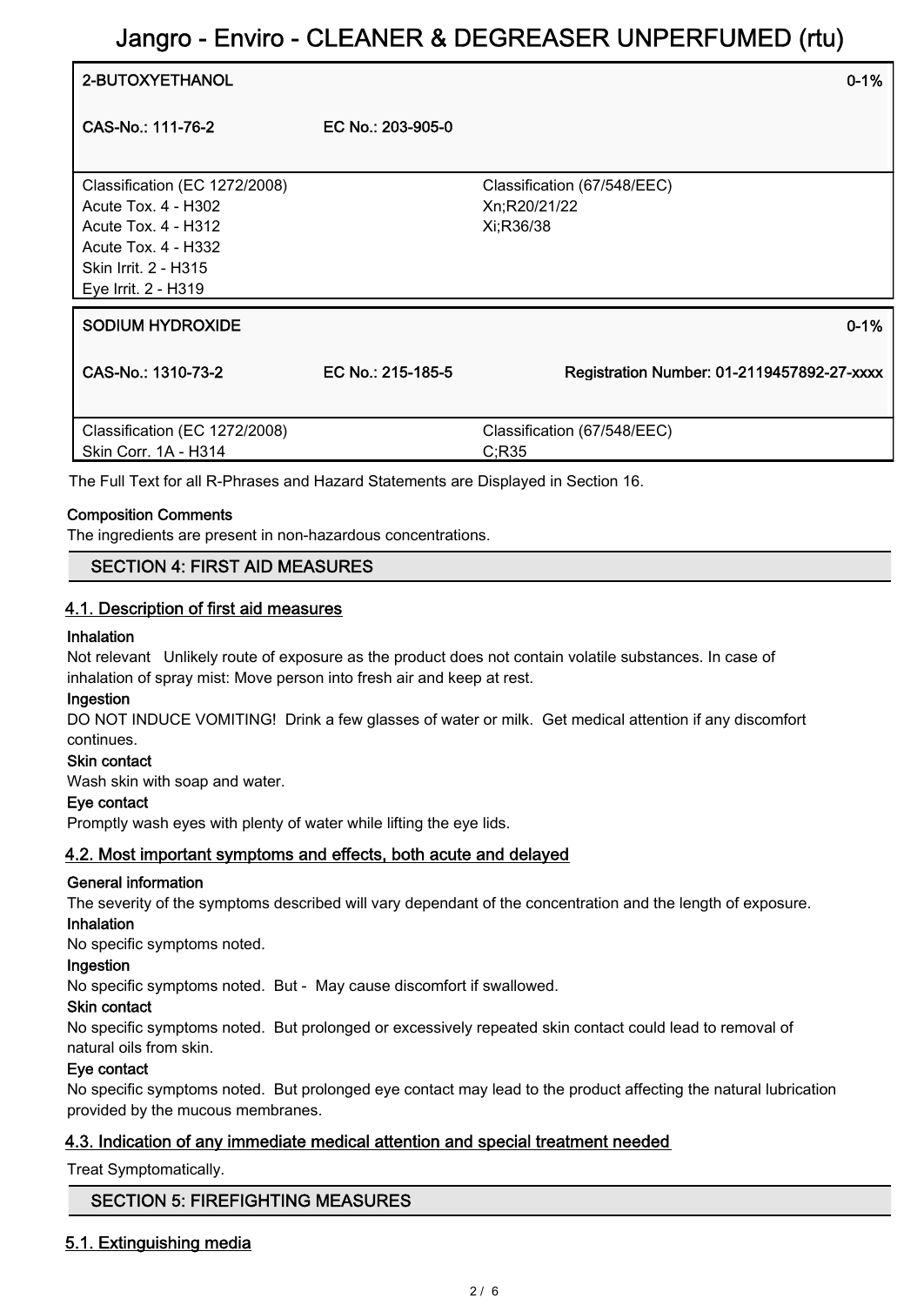# Extinguishing media

This product is not flammable. Use fire-extinguishing media appropriate for surrounding materials.

# 5.2. Special hazards arising from the substance or mixture

### Specific hazards

When heated and in case of fire, harmful vapours/gases may be formed.

## 5.3. Advice for firefighters

### Protective equipment for fire-fighters

Self contained breathing apparatus and full protective clothing must be worn in case of fire.

## SECTION 6: ACCIDENTAL RELEASE MEASURES

#### 6.1. Personal precautions, protective equipment and emergency procedures

No special protective clothing. (See Sec 8)

### 6.2. Environmental precautions

Spillages or uncontrolled discharges into watercourses must be IMMEDIATELY alerted to the Environmental Agency or other appropriate regulatory body.

### 6.3. Methods and material for containment and cleaning up

Small quantities may be flushed to drains with plenty of water. Large Spillages: Pick up with vacuum or absorbent solid, store in closed container for disposal.

### 6.4. Reference to other sections

For personal protection, see section 8.

## SECTION 7: HANDLING AND STORAGE

## 7.1. Precautions for safe handling

No specific usage precautions noted.

## 7.2. Conditions for safe storage, including any incompatibilities

Store at moderate temperatures in dry, well ventilated area. Keep in original container. Store away from: Oxidising material.

## 7.3. Specific end use(s)

The identified uses for this product are detailed in Section 1.2.

#### Usage Description

See Product Information Sheet & Label for detailed use of this product.

## SECTION 8: EXPOSURE CONTROLS/PERSONAL PROTECTION

#### 8.1. Control parameters

| Name                    | <b>ISTD</b> |           | TWA - 8 Hrs        | STEL - 15 Min | <b>Notes</b> |
|-------------------------|-------------|-----------|--------------------|---------------|--------------|
| <b>2-BUTOXYETHANOL</b>  | <b>WEL</b>  | $ 25$ ppm | 123 mg/m3 $50$ ppm | 246 mg/m3  Sk |              |
| <b>SODIUM HYDROXIDE</b> | 'WEL        |           |                    | 2 mg/m $3$    |              |

WEL = Workplace Exposure Limit.

Sk = Can be absorbed through skin.

#### Ingredient Comments

STEL= Short-Term Exposure Limit (15 minute) & TWA = Time Weighted Average (8 hours).

## 8.2. Exposure controls

#### Engineering measures

Not relevant Respiratory equipment

Respiratory protection not required.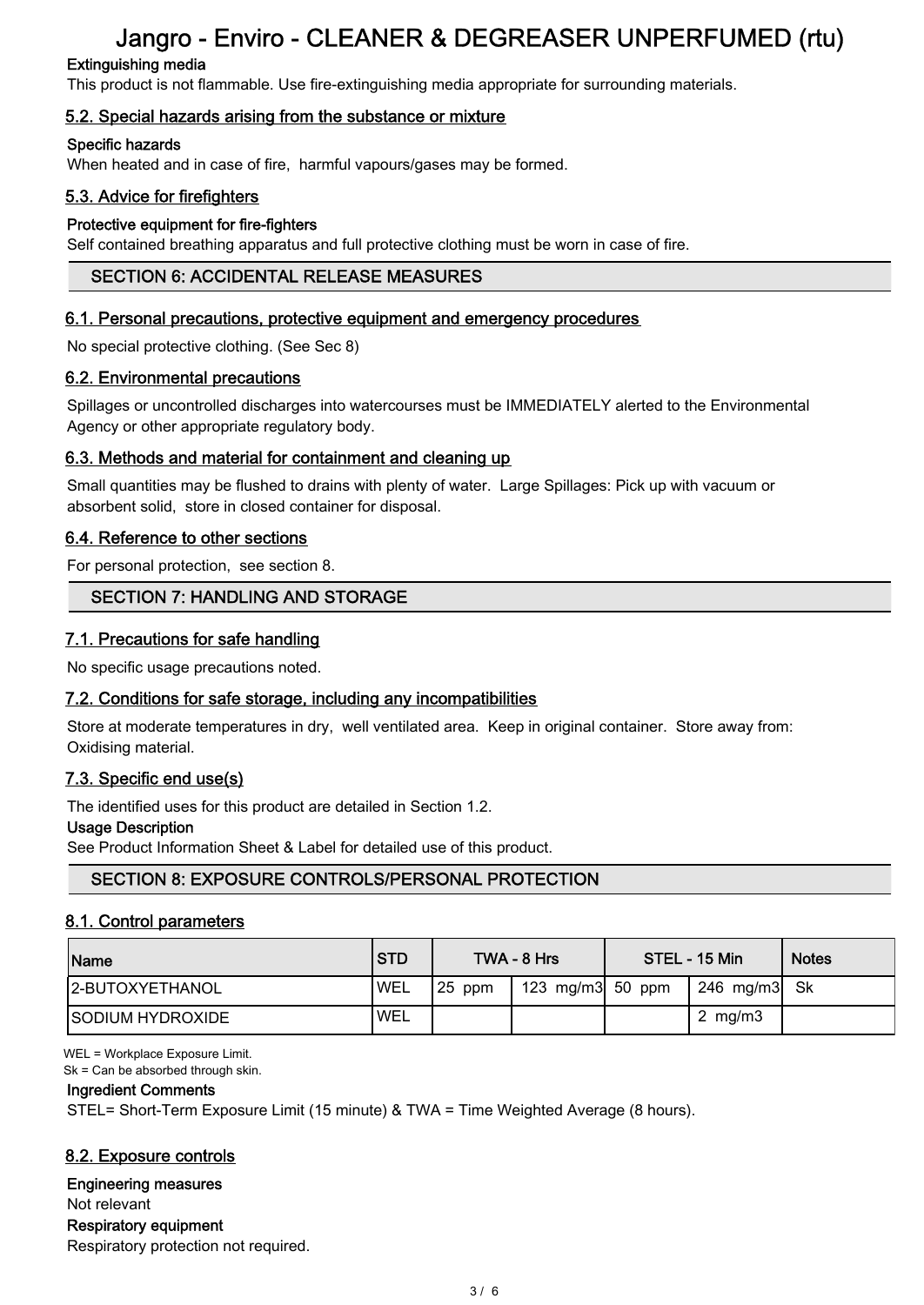# Hand protection

No specific hand protection noted, but protection for the skin is advisable to prevent removal of natural oils from skin.

Eye protection None required. Other Protection None required.

### SECTION 9: PHYSICAL AND CHEMICAL PROPERTIES

### 9.1. Information on basic physical and chemical properties

| Appearance                        | Liquid                 |
|-----------------------------------|------------------------|
| Colour                            | Clear Colourless.      |
| Odour                             | Faint Solvent.         |
| Solubility                        | Soluble in water.      |
| Initial boiling point and boiling | 102                    |
| range $(^{\circ}C)$               |                        |
| Melting point (°C)                | $-2$                   |
| <b>Relative density</b>           | 1.003 @ 20 °c          |
| pH-Value, Conc. Solution          | 12.0                   |
| Flash point (°C)                  | Boils without flashing |

## 9.2. Other information

None.

### SECTION 10: STABILITY AND REACTIVITY

### 10.1. Reactivity

The solution is strongly alkaline and reacts with strong acids with heat generation.

#### 10.2. Chemical stability

No particular stability concerns.

#### 10.3. Possibility of hazardous reactions

See sections 10.1, 10.4 & 10.5

#### 10.4. Conditions to avoid

There are no known conditions that are likely to result in a hazardous situation.

#### 10.5. Incompatible materials

#### Materials To Avoid

Strong acids. Aluminium, Tin, Zinc and their alloys.

#### 10.6. Hazardous decomposition products

No hazardous decomposition products.

## SECTION 11: TOXICOLOGICAL INFORMATION

## 11.1. Information on toxicological effects

#### Toxicological information

We have not carried out any animal testing, therefore we have no Toxicological Data specifically for this product. The Toxicological Data, where provided by the raw material manufacturer, can be made available on request.

#### Other Health Effects

Low oral toxicity, but ingestion may cause irritation of the gastro-intestinal tract.

## SECTION 12: ECOLOGICAL INFORMATION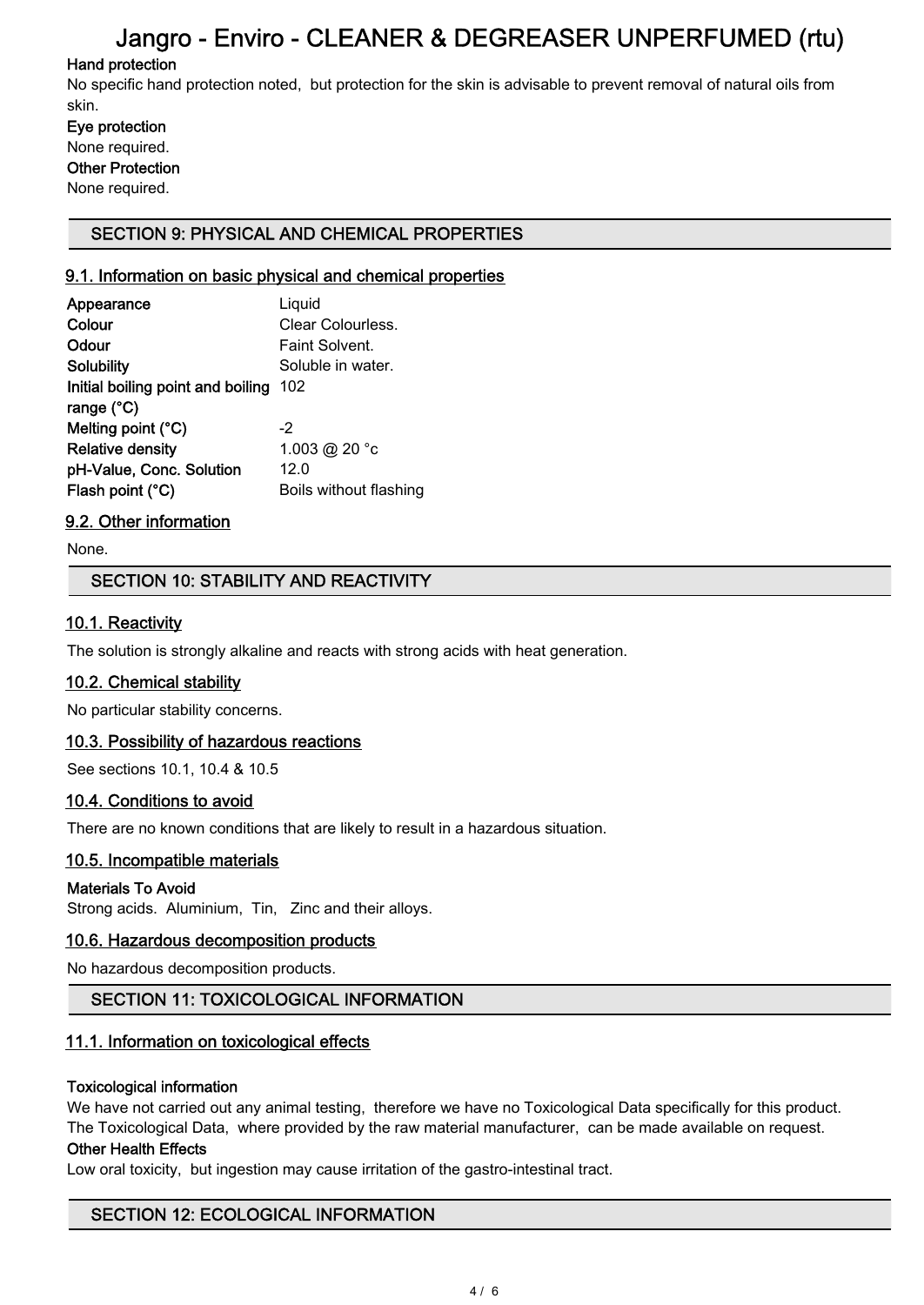# **Ecotoxicity**

Not regarded as dangerous for the environment.

# 12.1. Toxicity

We have not carried out any Aquatic testing, therefore we have no Aquatic Toxicity Data specifically for this product. The Aquatic Toxicity Data, where provided by the raw material manufacturer for ingredients with aquatic toxicity, can be made available on request.

## 12.2. Persistence and degradability

# **Degradability**

The surfactant(s) contained in this preparation complies(comply) with the biodegradability criteria as laid down in Regulation (EC) No.648/2004 on detergents. Data to support this assertion are held at the disposal of the competent authorities of the Member States and will be made available to them, at their direct request or at the request of a detergent manufacturer.

# 12.3. Bioaccumulative potential

## Bioaccumulative potential

The product does not contain any substances expected to be bioaccumulating.

# 12.4. Mobility in soil

Mobility: Not known.

# 12.5. Results of PBT and vPvB assessment

This product does not contain any PBT or vPvB substances.

# 12.6. Other adverse effects

Not known.

# SECTION 13: DISPOSAL CONSIDERATIONS

# 13.1. Waste treatment methods

Discharge used solutions to drain. Small amounts (less than 5 Litres) of unwanted product may be flushed with water to sewer. Larger volumes must be sent for disposal by approved waste contractor. Consign empty container to normal waste.

# SECTION 14: TRANSPORT INFORMATION

General Not classified for Transport.

14.1. UN number

14.2. UN proper shipping name

# 14.3. Transport hazard class(es)

# 14.4. Packing group

14.5. Environmental hazards

# 14.6. Special precautions for user

# 14.7. Transport in bulk according to Annex II of MARPOL73/78 and the IBC Code

# SECTION 15: REGULATORY INFORMATION

# 15.1. Safety, health and environmental regulations/legislation specific for the substance or

#### mixture Guidance Notes